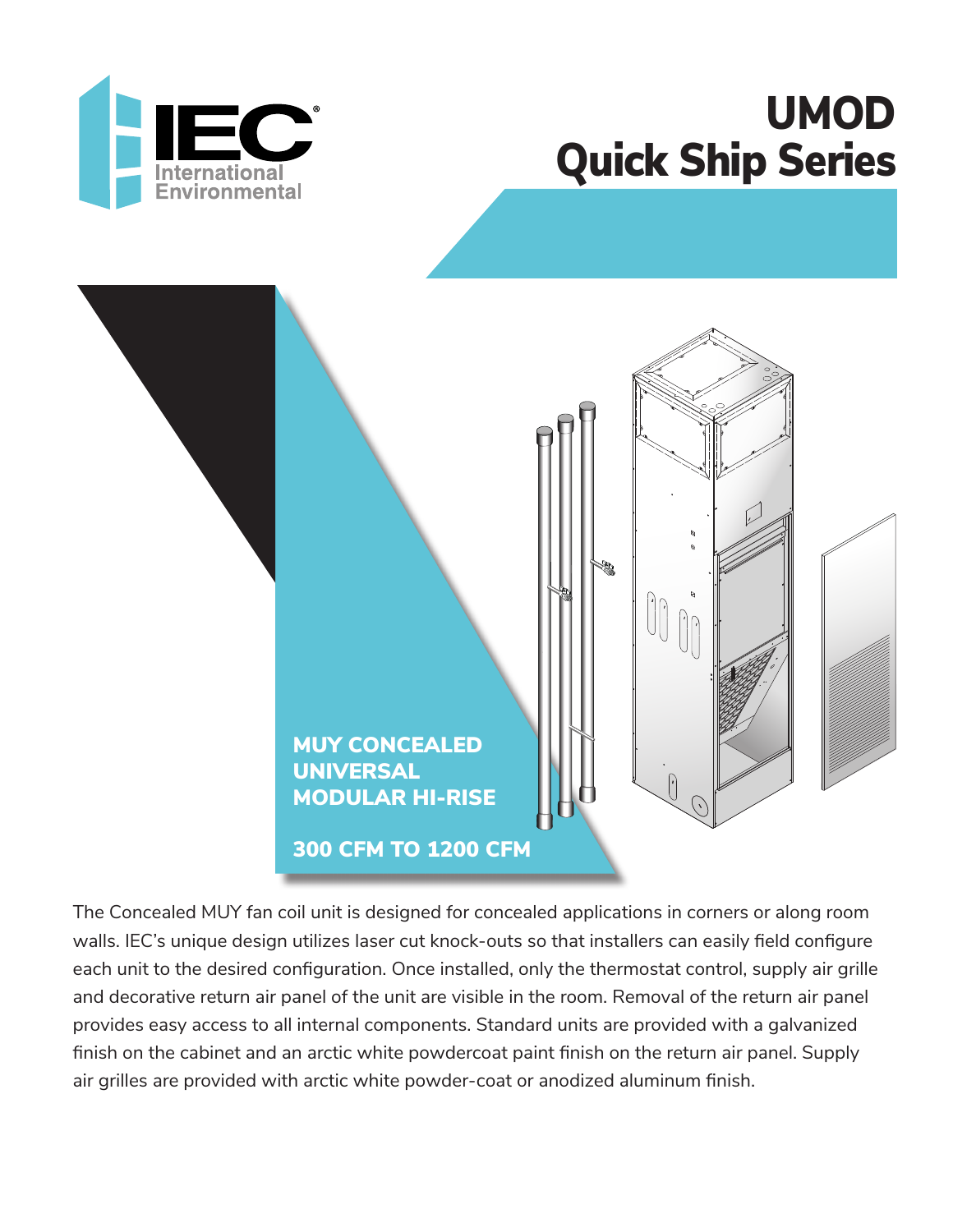**UMOD Universal Modular Hi-Rise Units Shipped from the Factory in just 3 Weeks!**

**IEC's innovative UMOD (Universal Modular on Demand) Quick-Ship Program means no more costly delivery or installation-related delays.**

#### **Versatility In Design and Installation**

IEC's MUY fan coil systems offer unit arrangement versatility, made possible as a factory-assembled and integrated package. They are designed to be of low visual impact in the room, often positioned in a corner, along the perimeter wall or as part of a partition separating two areas.

The MUY fan coil was designed for new construction and the retrofitreplacement markets. These units can easily be field configured into most conventional applications. Riser and condensate drain knockouts have been strategically located on three sides of each unit for field configuration. Supply air knock-outs are located on 4 sides of the unit as well as the top of the unit (for ducted applications). Outside air knock-outs are located on each side of the return air opening. All risers ship separately from units so contractors can preinstall the riser system earlier in the construction cycle and complete riser testing prior to installation of the units.

## **Application Fit**

- Concealed cabinets with multiple airflow configurations provide solutions for most applications.
- Return air panel blends with most décors.
- Thermostat available as surface or remote wall mounted for ease of interface.
- Units are specifically designed for quiet operation.

#### **Design Flexibility**

- Easy to use computer rating program to speed up project design.
- Wide variety of coil configurations to match the heating and cooling loads of the space.

#### **Ease of Installation**

- Units assembled at the factory in coordination with the jobsite construction schedule.
- Riser length is matched to the job specifications and pre-fabricated with the specified material. Risers are shipped separately.
- Risers are swaged to reduce field brazing labor.
- Drywall can be applied directly to the surface of the concealed unit with factory provided duct collars and drywall stops to ensure a high quality finished appearance.

#### **Ease of Service**

- Filters are easily accessible by removing the return air panel.
- Motor and blower assemblies are removable with quick-connect plug and fasteners.
- Control box at eye level for ease of field wiring and easy access.

#### **Quality and Safety**

- Every unit tested and inspected at the factory for trouble free start-up.
- ETL listed
- AHRI certified

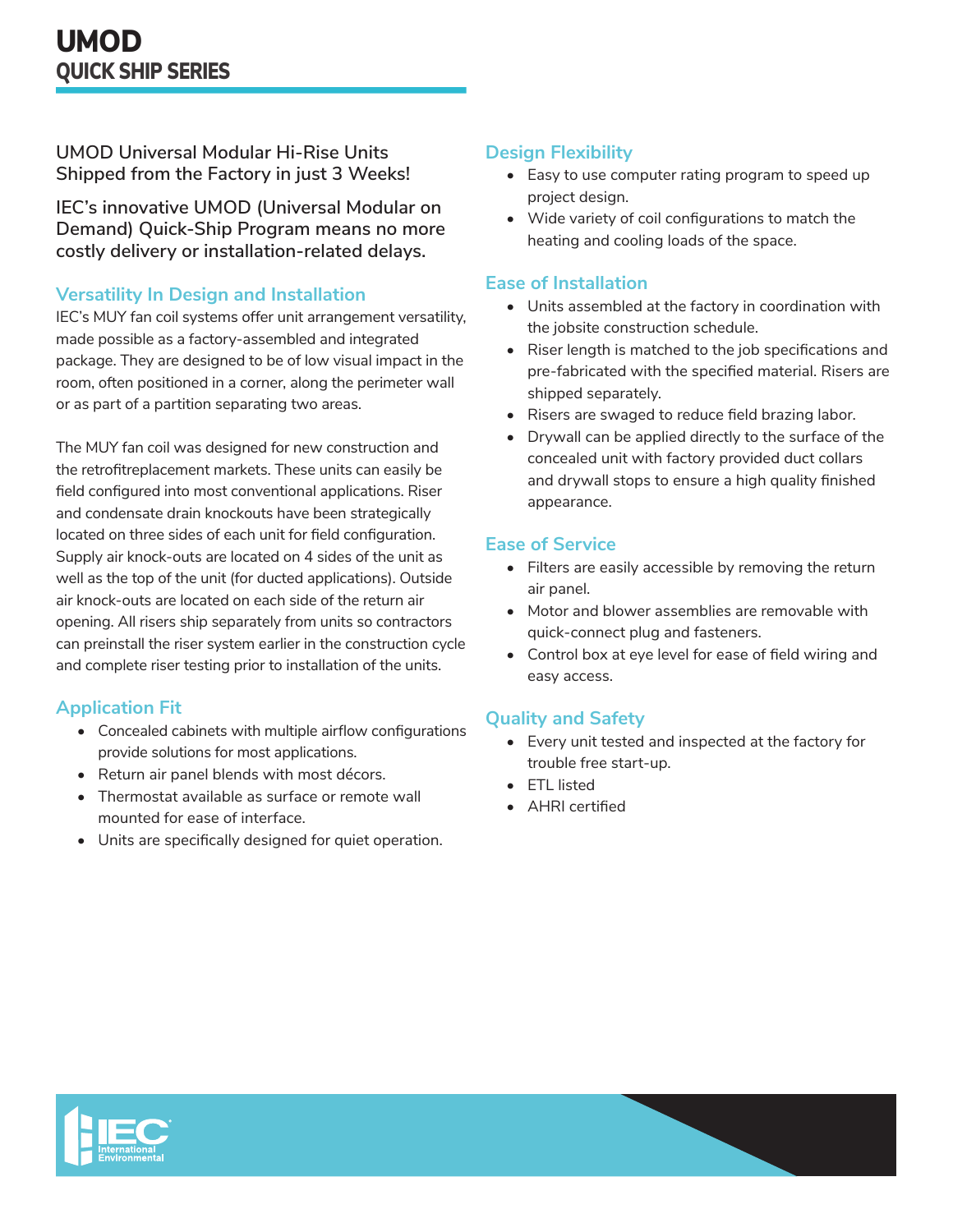**TOP VIEW**

#### **UMOD Quick-Ship Features:**

- 1. Nominal Sizes: 300, 400, 600, 800, 1000, 1200 CFM
- 2. Cabinet dimensions:
	- a. 17" x 17" x 88" (03/04)
	- b. 20" x 20" x 88" (06/08)
	- c. 24" x 24" x 88" (10/12)
- 3. Risers knockouts on (4 per side) 3 sides
- 4. Drain knockouts (1 per side) on 3 sides
- 5. Supply air knockouts on 4 sides and top
- 6. Outside air knockouts on each side of the return air opening
- 7. Electrical knockouts
- 8. 115 / 277V PSC or ECM Motor options
- 9. Risers ship in the same container as the unit
- 10. 24V non-programmable thermostat ships loose for field installation. Unit-mounted kit including tile ring and hardware comes with each unit.
- 11. Arctic white return air panel
- 12. 1" throwaway or 1" MERV 8 filter options
- 13. 1/2" fiberglass insulation
- 14. 2-pipe and 4-pipe coil and valve options
- 15. Supply air grille options

## **Market Applications:**





Hospitality

Multi-family Residential